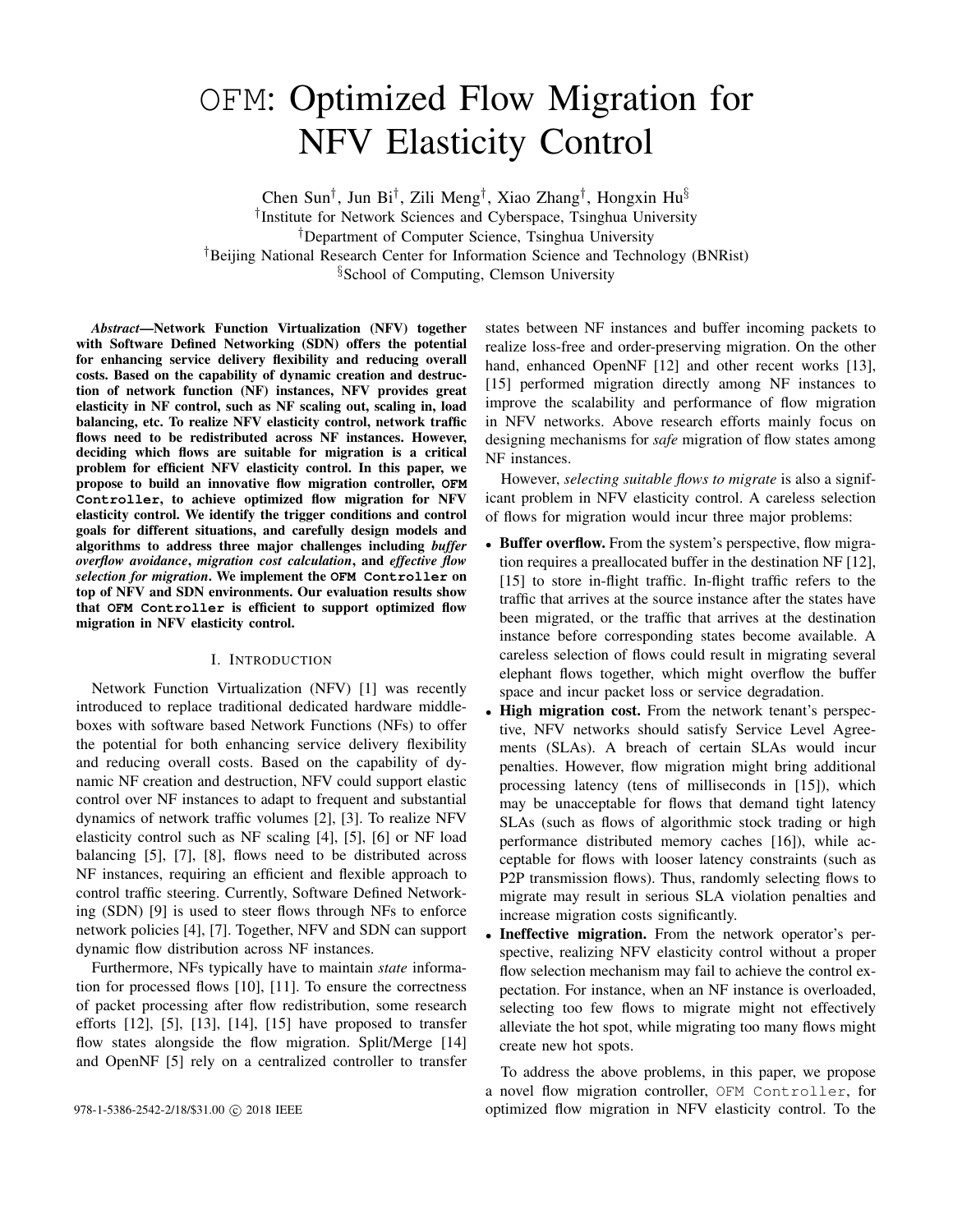TABLE I: NFV elasticity control situations

| <b>Situations</b>       | When to Migrate                       | Why to Migrate                                              | Where to Migrate                       | Which Flows to Migrate                            |
|-------------------------|---------------------------------------|-------------------------------------------------------------|----------------------------------------|---------------------------------------------------|
| <b>NF</b> Overload      | $NF$ load $>$ peak load threshold     | Avoid performance degrading                                 | Newly created instances<br>(Scale out) | Some (Which flows?)                               |
| NF Underload            | $NF$ load $\lt$ bottom load threshold | Save resources for reusing and<br>achieve energy efficiency | Merge current instances<br>(Scale in)  | All flows of some instances<br>(Which instances?) |
| <b>Load Balancing</b>   | NF instances have imbalanced load     | Prevent possible overload                                   | Among current instances                | Some (Which flows?)                               |
| <b>Failure Recovery</b> | NF instance failure occurs            | Realize failure recovery                                    | Non-failed instances                   | All                                               |
| NF Upgrading            | NF features require upgrading         | Carry out network policies                                  | Upgraded instances                     | All                                               |

best of our knowledge, we are the first to design such a controller that performs optimized flow selection for NFV elasticity control. We analyze NFV elasticity control situations and carefully design the OFM Controller to fully achieve control goals, minimize migration costs, and avoid buffer overflow. We make the following contributions in this paper:

- We categorize typical NFV elasticity control *situations* including NF scaling, NF load balancing, NF failure recovery, and NF upgrading. We analyze in detail the trigger conditions and flow selection goals of each situation, and present the design challenges. (§ II)
- We propose the design of OFM Controller for optimized flow migration in NFV elasticity control. The OFM Controller collects flow statistics and NF loads during runtime, and identifies situations where flow migration is required. By effectively modeling the buffer requirements and migration latency, OFM could select proper flows to achieve *control goals* while minimizing the *migration costs* and avoiding *buffer overflow*. (§ III)
- We implement the OFM Controller based on Floodlight and perform extensive evaluations. Experimental results show that OFM could achieve optimized flow migration in NFV elasticity control, while ensuring full achievement of control goals. (§ IV)

#### II. ELASTICITY CONTROL SITUATIONS ANALYSIS

This section first summarizes the situations where flow migration is required for NFV elasticity control. Then we analyze the control goals and constraints of each situation as well as the design challenges, which guide the design of OFM.

## *A. NFV Elasticity Control Situations*

We list five typical situations of NFV elasticity control in Table I, and analyze those situations in this section.

NF scaling out: This happens anytime when the load of an NF instance exceeds the NF processing load threshold [5], [8], [14], [17]. By dynamically deploying NF instances in NFV, network operators could perform NF scaling out in the runtime to alleviate the hot spot and avoid performance degrading by migrating *some* flows from the overloaded instance to the newly created one. However, flows on the overloaded instance have various SLA constraints and sizes. In order to achieve control goals, proper flows should be selected to alleviate the hot spot and create no new hot spots while incurring minimal SLA violations and avoiding buffer overflow.

NF scaling in: To save resources and achieve energy efficiency, when multiple NF instances are underloaded, NF scaling in is performed by destroying *some* VMs and migrating



Fig. 1: Flow selection goals for different control situations

*all flows on those instances* to the remaining ones [5], [14], [8], [17]. However, flow migration incurs additional latency and could violate SLA constraints of some flows. Therefore, we should select proper NF instances to destroy to achieve maximum revenue benefit and minimum migration costs.

NF load balancing: NF load balancing redistributes flows across current NF instances to prevent potential NF overload situations. NF load balancing brings no revenue benefits since it does not shut down VMs. However, flow migration might bring additional forwarding latency and incur SLA violation penalties. Thus, we should select *proper* flows for migration to both balance the load and minimize migration costs.

NF failure recovery: When an instance fails, we need to recover from the failure by rerouting *all* flows on the failed instance to healthy instances or by creating new instances [5]. NF upgrading: For maximum security, a network provider may want traffic to always be processed by the latest NF software [5]. NFV provides the capability to dynamically and quickly [18] launch updated NF instances. We need to migrate *all* flows and states to the updated instances.

## *B. Flow Selection Goals for NFV Elasticity Control*

From the above analysis, we observe that situations including NF scaling out, scaling in, and load balancing require a careful selection of flows to achieve control goals while minimizing migration costs and avoiding buffer overflow. Therefore, we next analyze the detailed flow selection goals when coping with each situation, and show them in Fig. 1.

NF *scaling out*: When an NF is overloaded, NF scaling out *must* be performed to avoid packet loss or performance degradation. Operators expect a *quick* load alleviation without creating new hot spots. Besides, minimal migration costs are desired and buffer overflow should be avoided.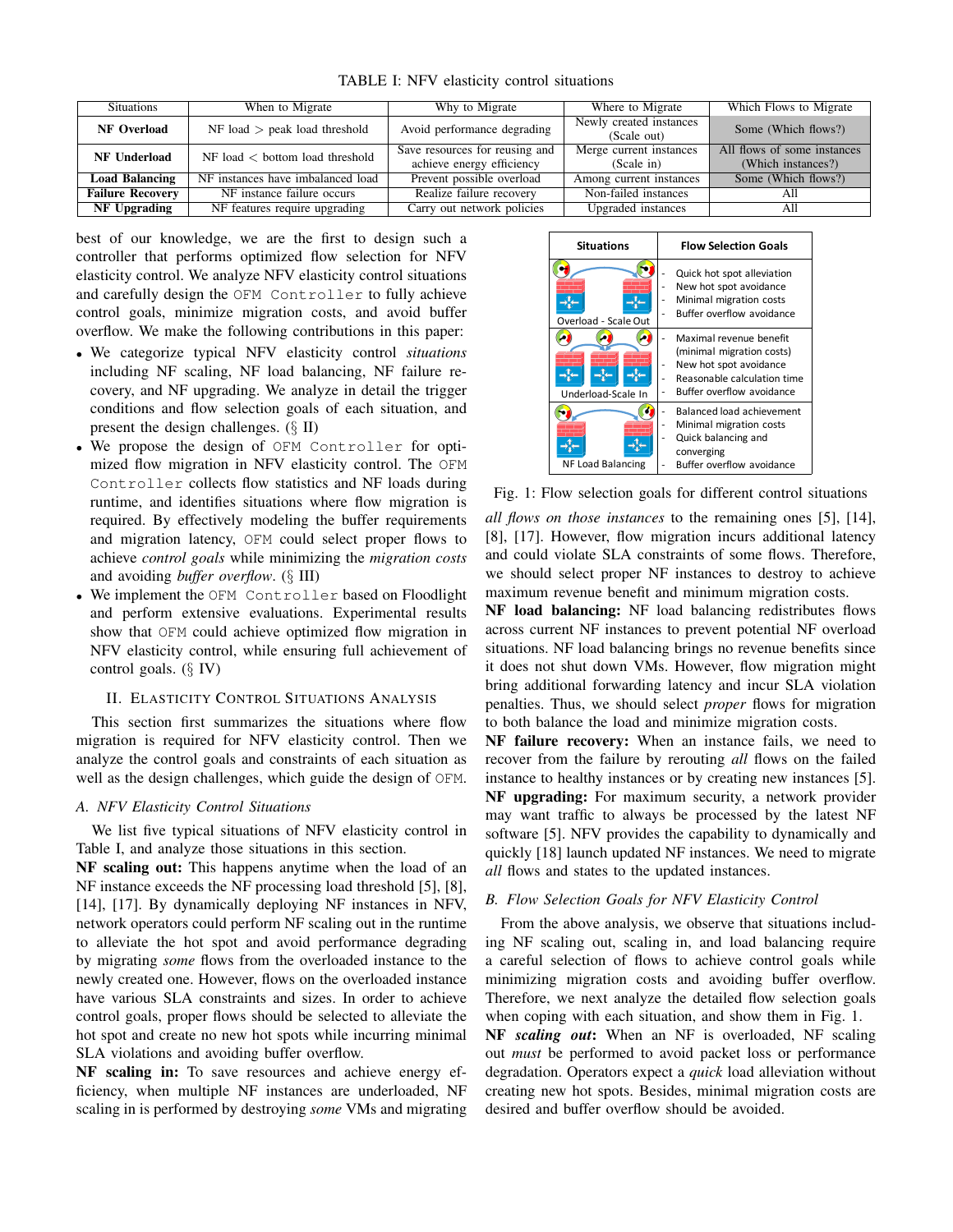NF *scaling in*: As merging multiple instances into fewer ones and destroying free Virtual Machines (VMs) could improve energy efficiency and bring *revenue benefits*, we want to minimize the number of remaining instances. However, flows on different instances have different SLA constraints, and we want to minimize the migration costs simultaneously. Therefore, we need to compare *SLA penalties* for migrating flows on each instance with the *revenue benefit* brought by destroying the VM, and find the optimal migration plan. Besides, merging multiple instances onto one requires a safe scaling in without creating new hot spots. Finally, buffer overflow should be avoided during migration.

NF *load balancing*: Load balancing could balance the load among NF instances and prevent potential NF overload situations. However, NF load balancing is neither compulsory (like scaling out) nor directly rewarding (like scaling in). Therefore, to minimize the flow migration costs, we should only redistribute flows with loose SLAs that would not be violated during migration. Thus, only a limited set of flows could be reallocated, which might not result in a completely balanced final load. However, we could ameliorate the load imbalance situation to some extent with no costs.

A strawman solution for NFV elasticity control proposed in E2 [8] adopts a strategy of *migration avoidance*. Existing flows are still processed by the previously assigned NF instance, while only new flows are differentially handled. In this way, no flow migration occurs for NFV elasticity control. For example, for NF scaling out, we could simply instantiate a new NF instance and redirect new flows to it. While the migration avoidance strategy introduces no migration penalty, it may still result in penalty during runtime. If an NF is overloaded, we should quickly migrate flows away from the instance to avoid performance degradation and SLA violation. We analyze the migration avoidance strategy in detail in §V.

## *C. Design Challenges*

To achieve above flow selection goals, we design the OFM Controller for NFV elasticity control. We encounter three major challenges in the design of OFM.

Buffer overflow avoidance: A safe elasticity control requires buffering in-flight traffic in the destination instance [12], [15] during migration. However, buffer space is not unlimited. We observe that migration of different flows incurs different amount of in-flight traffic. Therefore, care must be taken while selecting flows to migrate to avoid buffer overflow. To this end, OFM dynamically measures the size of flows on NF instances *without intrusion into NF logic*, and models the buffer space requirement for the migration of each flow. (§ III*.B*).

Migration cost calculation: Flow migration could bring additional forwarding latency, violate SLA constraints, and incur a penalty. However, the penalty depends on the extent to which the SLA is violated, i.e. the exceeding delay time over the SLA constraints. Therefore, OFM is challenged to precisely estimate the migration latency, which could vary significantly with the number of flows to migrate [5], [15]. In response, through experiments on real world NFs, OFM builds models



Fig. 2: OFM Controller components and workflow

for flow migration latency based on the number of flows to migrate and use it to calculate migration costs (§ III*.C*).

Effective flow selection for migration: As analyzed in § II*.B*, different control situations have *unique control goals*. Therefore, we are challenged to design optimized flow selection mechanisms for the three situations respectively. However, *massive parameters* including NF load, flow size (elephant or mice flows as defined in [19], [20]), migration latency of different sized flows, VM revenue benefit, and buffer cost should be considered to find an optimized migration plan for each situation, making it challenging to design algorithms for optimized flow selection. Furthermore, the calculation could consume significant time, which may be unacceptable for situations like NF scaling out that requires a quick hot spot alleviation. To address the above challenges, OFM carefully designs unique algorithms for different situations with respect to all above parameters. (§ III*.D*).

#### III. OFM DESIGN

To address the above challenges, we design the OFM Controller to realized optimized flow migration in NFV elasticity control situations. Components and workflow of the OFM Controller are shown in Fig. 2. OFM Controller monitors the status of each NF instance and detects traffic overload, underload, and imbalance *conditions*. At the same time, the OFM Controller collects the statistics of flows on each NF for further selection (III*.A*). Once a condition is detected, based on flow SLA constraints and dynamically gathered flow statistics, OFM Controller first performs *Buffer Cost Analysis* (III*.B*) and *Migration Cost Analysis* (III*.C*). The analysis results are inputted into *Optimal Migration Calculation* (III*.D*) to create the optimized migration plan. Finally, OFM Provisioning Control and Migration Control modules would interact with underlying resources to perform flow migration in the same way as introduced in [12], [5], [14], [15].

However, a natural concern would be the practicality of calculating an optimized plan for *future* migration based on the *current* flow statistics. Actually, as mentioned in [21], we should be able to use routes based on historical traffic patterns for the last 1 second for effective flow scheduling. Furthermore, as shown in  $\S$  IV-B, OFM can finish gathering statistics and calculating within 1 second for all situations, which demonstrates the timeliness of OFM. Next we introduce each module of OFM in detail.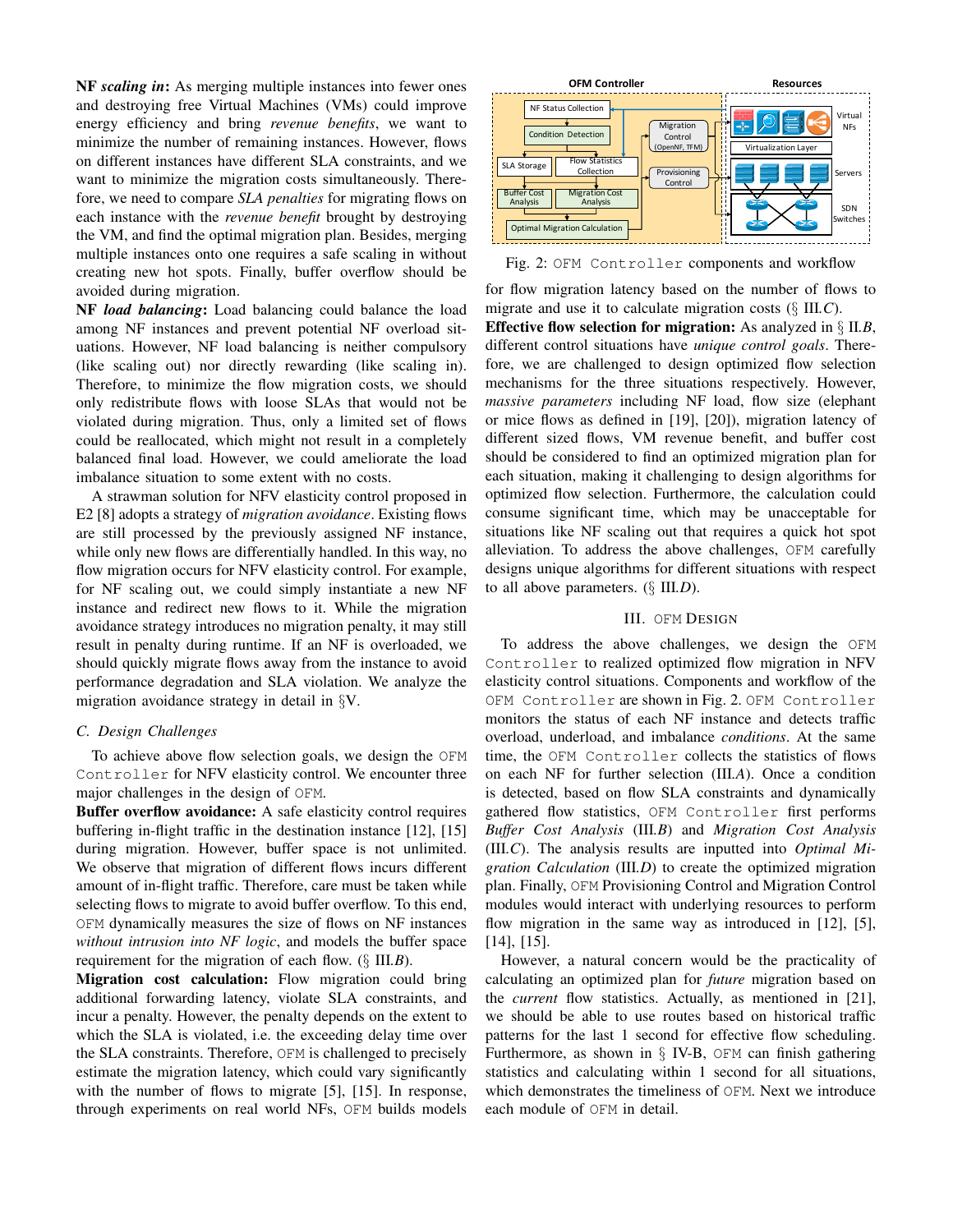

## Fig. 3: NF status collection in OFM *A. NF & Flow Status Collection and Condition Detection*

The OFM Controller needs to collect NF processing load, i.e. throughput, for elasticity control condition detection, as well as the flow sizes for flow selection. A naive approach to obtain these statistics is to modify NF logic to maintain flow-level packet counters. However, doing so would intrude NF logic and increase NF development burden of statistics gathering and communication with the controller. To precisely collect above statistics in a light-weight manner, we exploit the *flow table entry counters* of OpenFlow [22]. OpenFlow switches maintain a byte counter for each flow table entry, while the controller queries counters from switches during runtime. However, flow entries in OpenFlow flow tables are usually aggregated. Directly querying counters cannot provide flow-level byte counters. Therefore, we utilize OpenFlow's multi-stage flow tables [22], assign the *first* flow table of an *edge* switch connected with NFs as the *counter table*, and issue fine-grained rules to it to maintain flow-level counters. The action of each entry in the counter table is to directly send packets to the next flow table. As shown in Fig. 3, we periodically query flow counters from the counter table, and calculate the flow size by dividing the counter difference by the query interval. Since the OFM Controller can acknowledge the target NF of each flow, it groups the flows based on the target NF and adds up the sizes of flows targeting at the same NF to get the real-time throughput of the NF.

Suppose there are  $n$  NF instances of the same type, such as firewalls, running in the NFV network. The OFM Controller periodically queries flow statistics from the data plane, and calculates the load  $l_j$  of instance  $j \in [1, n]$ . For condition detection, we define  $th_{top}$  as the peak processing load threshold of an NF instance, and  $th_{bottom}$  as the bottom load threshold. We use the *variance* of the NF loads  $var(l_1, ..., l_n)$  to quantify the load imbalance grade. We define the maximum allowed variance of NF loads as  $th_{var}$ . We define conditions for NFV elasticity control as:

- Overload:  $l_j \geq th_{top,j}$  for any  $j \in [1, n]$
- Underload:  $l_j \leq th_{bottom,j}$  for any  $j \in [1, n]$
- Imbalance:  $var(l_1, ..., l_n) \geq th_{var}$

Based on above rules, NFV elasticity control conditions can be detected, which would trigger optimal flow migration calculation to handle the situation.

## *B. Buffer Cost Analysis*

During the migration, in-flight traffic needs to be buffered until the end of the state installation. Then, in-flight traffic will be flushed to the destination NF instance for processing. The OFM Controller adopts the distributed buffering mechanism in [12] and buffers the in-flight traffic in the destination instance. We target at avoiding buffer overflow by estimating the in-flight traffic in the following way.

Suppose flow  $k$  of byte rate  $size_k$  needs to be migrated, and the migration time of flow k is denoted as  $la<sub>minoration,k</sub>$ . During flow migration, all in-flight packets of this flow are buffered at the destination instance. Therefore, the total buffered packet size required could be modeled as:

$$
buffer_k = size_k \times la_{migration,k}
$$
 (1)

In this way, we could calculate the buffer requirement for migrating each flow, and select proper set of flows to avoid buffer overflow in the destination instance. The estimation of the flow migration time will be introduced later in this section.

## *C. Migration Cost Analysis*

Due to the additional latency incurred by flow migration, NFV elasticity control might break flow SLAs [23] and cause penalty [24]. Furthermore, for NF scaling in, shutting down underloaded VMs could bring revenue benefit and ameliorate the migration cost. Next we introduce the SLA violation penalties and revenue benefit estimation in detail.

*1) Penalty for SLA Violations:* Latency related SLAs in cloud services regulate maximum processing latency for specific *request types* [24]. In comparison, the service provided by NFV is advanced *packet processing* by NFs including firewall, IDS, VPN, load balancing, etc [8], [17]. Latency related SLAs should then regulate the maximum latency for each flow processed by NFV networks.

Suppose there are  $m$  flows on NF instance  $j$ . The latency SLA of a flow k is  $LA_k$ . Therefore, the latency  $la_k$  of this flow should satisfy:  $la_k \leq LA_k$  for  $k \in [1, m]$ . During runtime without flow migration, the total latency of flow  $k$  on NF instance j is equal to the NF processing latency, i.e.  $la_k =$  $la_{processing,j}$  for  $k \in [1, m]$ . However, flow migration might introduce additional latency overhead. Therefore, in order to meet the latency related SLA during migration, the migration latency should satisfy:

$$
lampration,k \le LAk - laprocessing,j for k \in [1, m] \quad (2)
$$

During flow migration, the above inequality might be breached and incur penalty. The untimely-processed traffic of a flow k is exactly the buffered in-flight traffic, i.e.  $buffer_k$ . According to [24], we could model the SLA violation penalty as a linear function. We denote the penalty rate as  $\beta$ , and the delay time for migrating a flow as  $DT$ . We have:

$$
Penalty = \alpha + \beta \times buffer \times DT \tag{3}
$$

However, for a flow  $k$ , if its latency SLA is not violated, the delay time is set to zero, and the penalty should be zero. Otherwise, the delay time is the exceeded latency over the SLA constraint. Therefore, we have:

$$
DT_k = max (0, la migration,k + laprocessing,k - LA_k) (4)
$$

The migration penalty of flow  $k$  could be modeled as:

$$
Penalty_k = \begin{cases} \alpha + \beta \times buffer_k \times DT_k & DT_k > 0\\ 0 & DT_k = 0 \end{cases} \tag{5}
$$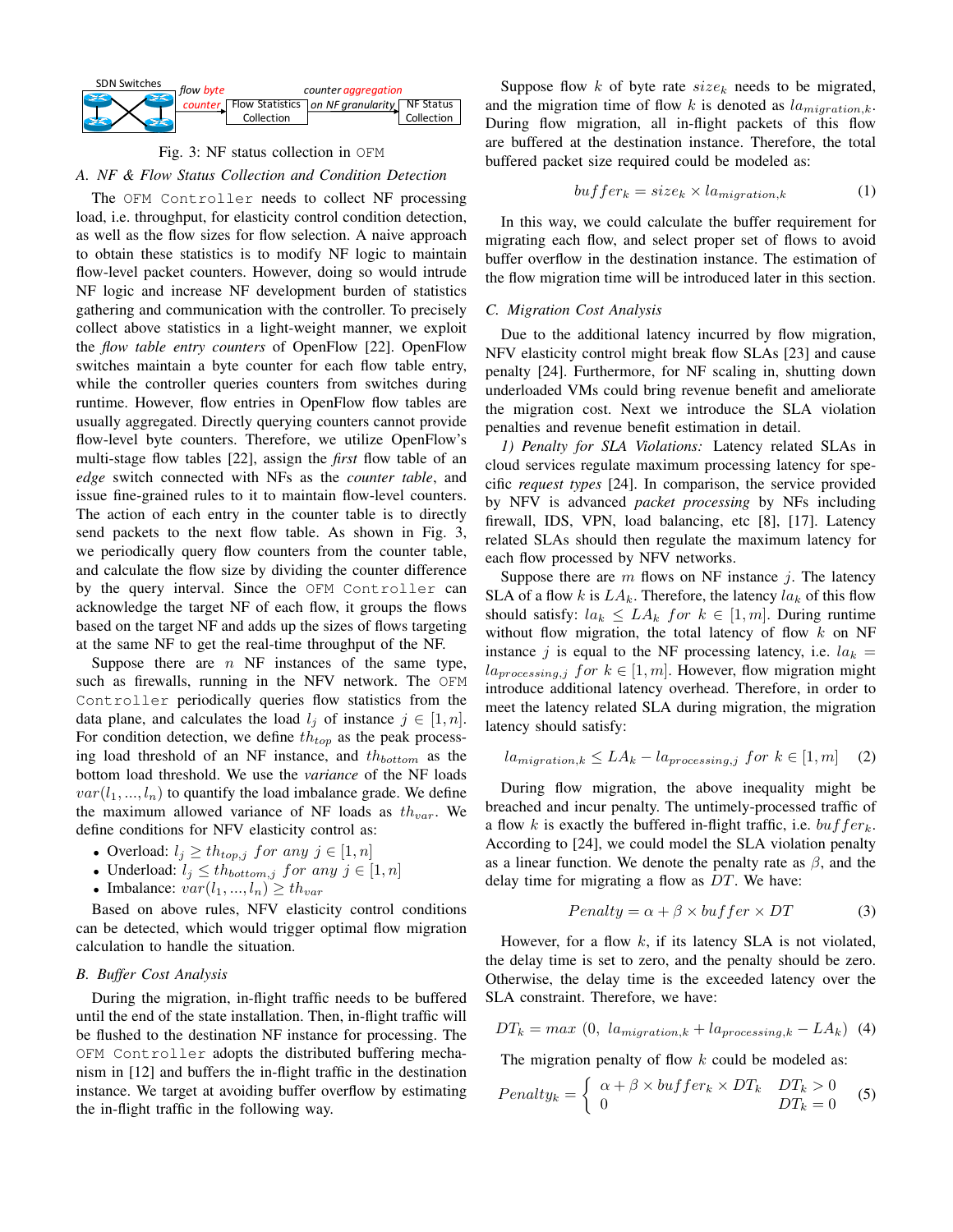

Fig. 4: Flow migration workflow from [12]

Next, we need to estimate the migration time of a flow to calculate the SLA violation penalty. Fig. 4 shows the workflow of state migration in [12] with four major time usages.

- $\bullet$  t1: the time of the controller informing the destination instance to accept state.
- $t2$ : the time of the controller informing the source instance to transfer state.
- $ts_k$ : the state transfer time for the flow k
- $\bullet$  tu: the flow rule update time.

The total migration time for flow  $k$  could be represented as:

$$
la migration,k = t1 + t2 + ts_k + tu
$$
 (6)

Among them,  $t_1$ ,  $t_2$ , and  $tu$  are not related to the specific flow to migrate. We could easily measure them in NFV networks and consider them as constants. However, as illustrated in [12], the state transfer time depends on the number of flows to migrate, regardless of flow sizes. Our evaluation in Section IV demonstrates a linear relationship between state transfer time of a flow  $(ts_k)$  and the total number of flows  $(f_n)$  to migrate. We describe their relationship as:

$$
ts_k = \gamma + \eta \times f_n \tag{7}
$$

 $\gamma$  and  $\eta$  are two constants and could vary for different NF types. In this way, we could estimate the migration time of the *selected flows* and calculate the penalty. When migrating  $f_n$  flows, for an individual flow k, the delayed time, buffer requirement, and migration cost are modeled as:

$$
DT_k = (t1 + t2 + tu + \gamma + \eta * f_n) + la_{processing,k} - LA_k
$$
 (8)

$$
buffer_k = size_k \times (t1 + t2 + tu + \gamma + \eta \times f_n)
$$
 (9)

$$
cost_k = Penalty_k = \begin{cases} \alpha + \beta \times buffer_k \times DT_k & DT_k > 0\\ 0 & DT_k = 0 \end{cases}
$$
\n(10)

*2) Revenue Benefit Estimation:* For NF *scaling in* situations, shutting down VMs could bring revenue benefit and neutralize the migration cost. We denote the price (i.e. the cost of the VM per time slot [24]) of the VM j as  $PriVM_i$ . Furthermore, we need to estimate the VM runtime saved by VM scaling in. Suppose we always destruct a VM when it is underloaded. The running time saved in this approach is the time when VM load is under  $th_{bottom}$ . Therefore, we collect the historical data and calculate the average time interval  $TINT_{avg}$  when an VM is underloaded, and take it as the estimated saved time. Therefore, we model the revenue benefit and the total migration cost of destructing VM  $j$  as:

$$
benefit_j = PriVM_j \times TINT_{avg} for j \in [1, m] \tag{11}
$$

$$
cost_j = \sum_{k=1}^{n} Penalty_k - benefit_j \tag{12}
$$

#### *D. Optimal Flow Migration Calculation*

In this section, we present algorithms used by the OFM Controller to achieve optimized NFV elasticity control. As analyzed in §II, the three NFV elasticity control situations have unique flow selection goals, which motivates us to design different mechanisms for these three situations respectively. NF scaling out requires *quick* hot spot alleviation with *minimal* migration costs. Therefore, we design a greedy algorithm for NF scaling-out that could quickly generate an optimized migration plan. NF scaling-in pursues *maximal* revenue benefit within a *reasonable* calculation time. In response, we propose an Integer Linear Programming (ILP) algorithm to bring the maximum benefit. Finally, NF load balancing aims to achieve relatively balanced load and minimal migration costs. For these purposes, we design a three-step heuristic for NF load balancing to effectively mitigate the load imbalance situation.

*1) NF Scaling Out:* When an NF instance is overloaded, OFM Controller performs NF scaling out by creating a new instance and migrating some flows to it. A strawman solution for NF scaling out is to migrate *half* of the traffic load to the newly created instance, in order to achieve a balanced load while alleviating the hot spot. However, flows on the overloaded instance may have tight latency SLAs, and migrating half of these flows will incur large SLA violation penalties.

Actually, the basic control goal of NF scaling out is to migrate some flows away to drop the NF load *below the peak threshold*. To achieve this control goal, we introduce the *peak safe threshold*  $th_{safe,j}$  for NF instance j, which regulates the peak load of the overloaded instance after scaling out. For example, suppose the peak threshold  $th_{peak,j} = 80\%$  of the total capacity while  $th_{safe, j} = 60\%$ . Suppose there is an overloaded (80%) instance. Instead of having to migrate half (40%) load, we could simply ensure that 20% is migrated away for effective overload mitigation. Note that the actual threshold values could be dynamically configured by network operators based on network traffic statistics. The determination of the threshold values is out of the scope of this paper. Therefore, we formulate the ILP algorithm for NF scaling out as follows.

Suppose NF instance  $j1$  with load  $l_{j1}$  is overloaded and some of its flows will be migrated to a new instance  $j2$ with buffer size  $Buffer_{i2}$ . Suppose there are  $m_{i1}$  flows on instance j1, namely  $f1, ..., f_{m_{j1}}$ .  $x_k \in \{0, 1\}$  is an indicator of whether flow  $k$  is selected. ILP formulation to solve  $x$  is:

$$
min \sum_{k=1}^{m_{j1}} x_k \times Penalty_k \tag{13}
$$

*s.t.*

(1) 
$$
x_k \in \{0, 1\}
$$
 for all  $j \in [1, m_{j1}]$   
(2)  $\sum_{k=1}^{m_{j1}} x_k \times buffer_k \leq Buffer_{j2}$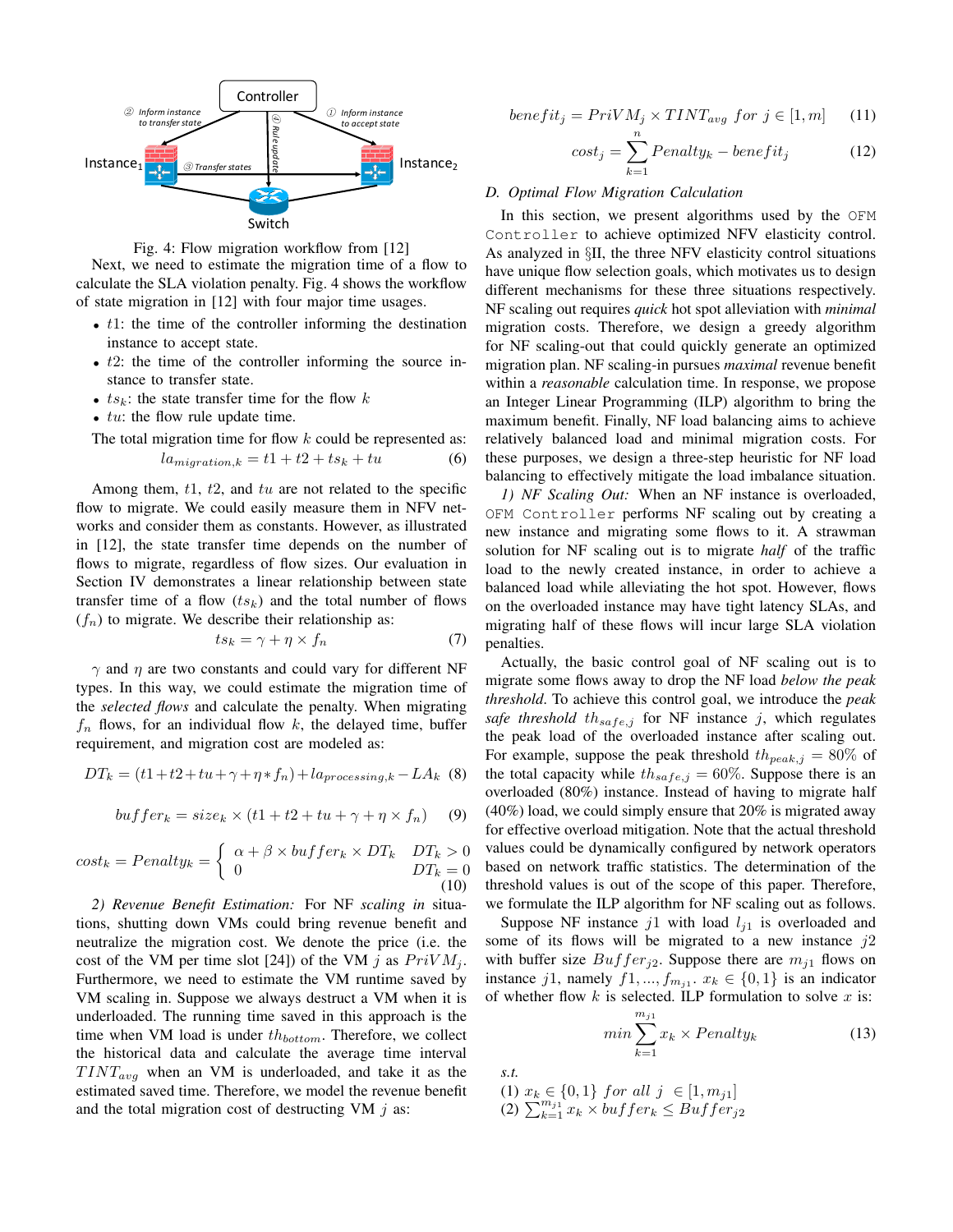Algorithm 1: *Penalty Greedy* Algorithm for Scaling Out

```
Input: Flow Parameters: size, SFMT, LA, la<sub>processing</sub>
   Input: NF Parameters: load, th_{safe}, th_{top}, Buffer_{dst}.
   Output: Flows to Migrate: f_m.
1 size_{fm} = 0;
2 foreach k \in m_{j1} do
3 | // Calculate migration penalty for each flow
4 \vert Penalty[k] = size[k] \times (la_{processing}[k] + SFMT - LA[k]);
5 while true do
6 | // Find the flow with the minimum penalty
7 index = find\_min\_index(Penalty);<br>8 Penalty[index] = MAX\_VALUE;Penalty[index] = MAX\_VALUE;9 size_{fm} = size_{fm} + size[index];<br>10 if size_{fm} > Buffer_{dst} then
10 if size_{fm} > Buffer_{dst} then<br>11 // Buffer in the ds
             // Buffer in the dst NF is overloaded
12 break ;
13 if size_{fm} > load - th_{safe} & find_min(Penalty) > 0 then<br>14 | // Enough flows are selected. Selecting
             // Enough flows are selected. Selecting
             one more flow introduces extra penalty
15 break ;
16 if size_{fm} > load/2 then<br>17 | // Half load ha
17 \begin{vmatrix} / & \end{vmatrix} / Half load has been selected<br>18
            break ;
19 \Big| f<sub>m</sub>.append(index);
```
(3)  $(log_{k} - th_{safe,k}) \times capacity < \sum_{k=1}^{m_{j1}} size_k < load_k/2$ Constraint (1) regulates that A flow is either migrated or not migrated. Constraint (2) avoids buffer overflow in the destination instance. Constraint (3) ensures that enough flows are selected with minimum penalty.

However, we observe from Eq. 5 that  $Penalty_k$  is a *piecewise function* depending on  $DT_k$ , making the ILP problem unsolvable in a short time of a few milliseconds [25]. However, according to the control goals of NF scaling out in Section II, efficient calculation is required to quickly alleviate the hot spot. Therefore, we exploit the *penalty greedy* algorithm to accelerate the calculation, as shown in Algorithm 1. Since we cannot pre-acknowledge the total number of flows to migrate, we assume that each flow is migrated individually and consumes a Single Flow Migrate Time (SFMT). The SFMT can be measured and calculated for different NF types, which will be introduced in Section IV. We use the migration penalty (line 4) as the greedy variable. We greedily pick flows with small penalties, and accumulate the total size of selected flows until constraints are violated (lines 10, 13, and 16). Finally, we select a optimized set of flows for NF scaling out.

2) NF Scaling in: Suppose there are  $n (n > 1)$  underloaded NF instances of the same type. OFM Controller would perform NF scaling in by merging some instances onto one and shutting down the free VMs. OFM Controller applies an ILP algorithm to minimize the migration cost. Suppose NF instances  $j_1, ..., j_n$  with load  $l_1, ..., l_n$  are underloaded. Instance  $j_h(1 \leq h \leq n)$  carries  $m_h$  flows.  $x_{sd}$  is an indicator of migrating *all flows* on instance  $j_s$  to instance  $x_d$ and destroying instance  $j_s$ . Instance  $j_h$  has a buffer size of  $buffer_{j_h}$ . The ILP formulation to solve x is presented below.

$$
min \sum_{s=1}^{n} \sum_{d=1}^{n} x_{sd} \times \left( \sum_{k=1}^{m_{js}} Penalty_k - benefit_s \right) \tag{14}
$$

*s.t.*

(1)  $x_{sd} \in \{0,1\}$  for  $s \in [1,n], d \in [i,n]$ (2)  $x_{ss} = 0$  for  $s \in [1, n]$ (3)  $\sum_{s=1}^{n} x_{sd} + \sum_{s=1}^{n} x_{ds} \le 1$ (4)  $l_d + \sum_{s=1}^{n} x_{sd} \times l_s < t h_{safe,d}, d \in [1, n]$ (5)  $\sum_{s=1}^{n} x_{sd} \times (\sum_{k=1}^{m_s} but fer_k) < butfer_{j_d}, d \in [1, n]$ 

Constraint  $(1)$  regulates that instance s is either merged onto instance d or not. Constraint (2) ensures that an instance cannot be merged to itself. Constraint (3) ensures that an instance can either be merged onto the other one, or accommodate the other instance, or neither happens. Constraint (4) ensures that remaining NF instances after merging are not overloaded. The final constraint ensures that the buffer of each remaining instance is not overflowed.

By solving the above ILP formulation, we could calculate the *optimal* flow selection for NF scaling in within acceptable time. We evaluate this algorithm in Section IV.

*3) NF Load Balancing:* Despite that NF load balancing could prevent potential NF overload situations, it is neither compulsive (like NF scaling out to alleviate the hot spot) nor immediately rewarding (like NF scaling in which brings revenue benefit). Therefore, we migrate flows on NF instances with heavier load, i.e. greater than the average load, to NF instances with lighter load *under the condition that no SLA violations occur*, incurring *zero migration costs*. Note that flows that are migrated away from one instance might be placed onto different NFs. OFM Controller is challenged to avoid generating hot spots and achieve a relatively balanced load. A straightforward solution is to divide flows into several groups of equal size, and redistribute all flows to all instances according to the division. However, this may lead to the migration of massive flows and incur large penalty. Thus, our intuition is to fetch flows from instances whose loads are above average and relocate the extra flows to instances with lower loads. We design the following three-step heuristic.

Step 1: Instance classification. We calculate the average load  $l_{avg}$  of NF instances and put the NF instances whose load is greater than  $l_{avg}$  (heavily loaded instances) into  $NFList_{heavy}$ and the others (lightly loaded instances) into  $NFList_{light}$ .

**Step 2: Flow selection.** For each heavily loaded instance  $j$ , we calculate the extra NF load above average as  $l_{extra,i}$ . We select flows on instance  $j$  whose SLA would not be violated during migration. Considering the fact that flows migrated away from one instance might be placed on multiple other instances, we assume that each flow is migrated individually and consumes a SFMT. We store the qualified flows into the  $FlowList_i$ , and sort the flows with a *descending* order by flow sizes. Then we select flows one by one for migration, and stop when adding one more flow would overflow the extra load  $l_{extra,j}$ . The intuition here is to *quickly* reduce the load of the overloaded instance, since network traffic could vary significantly, and a fast load balancing is desired to avoid potential hot spots. Migrating large flows would reduce the total number of flows to migrate and accelerate the balancing. Step 3: Destination NF selection. In this step, we mix up selected flows of all heavily loaded instances from Step 2 into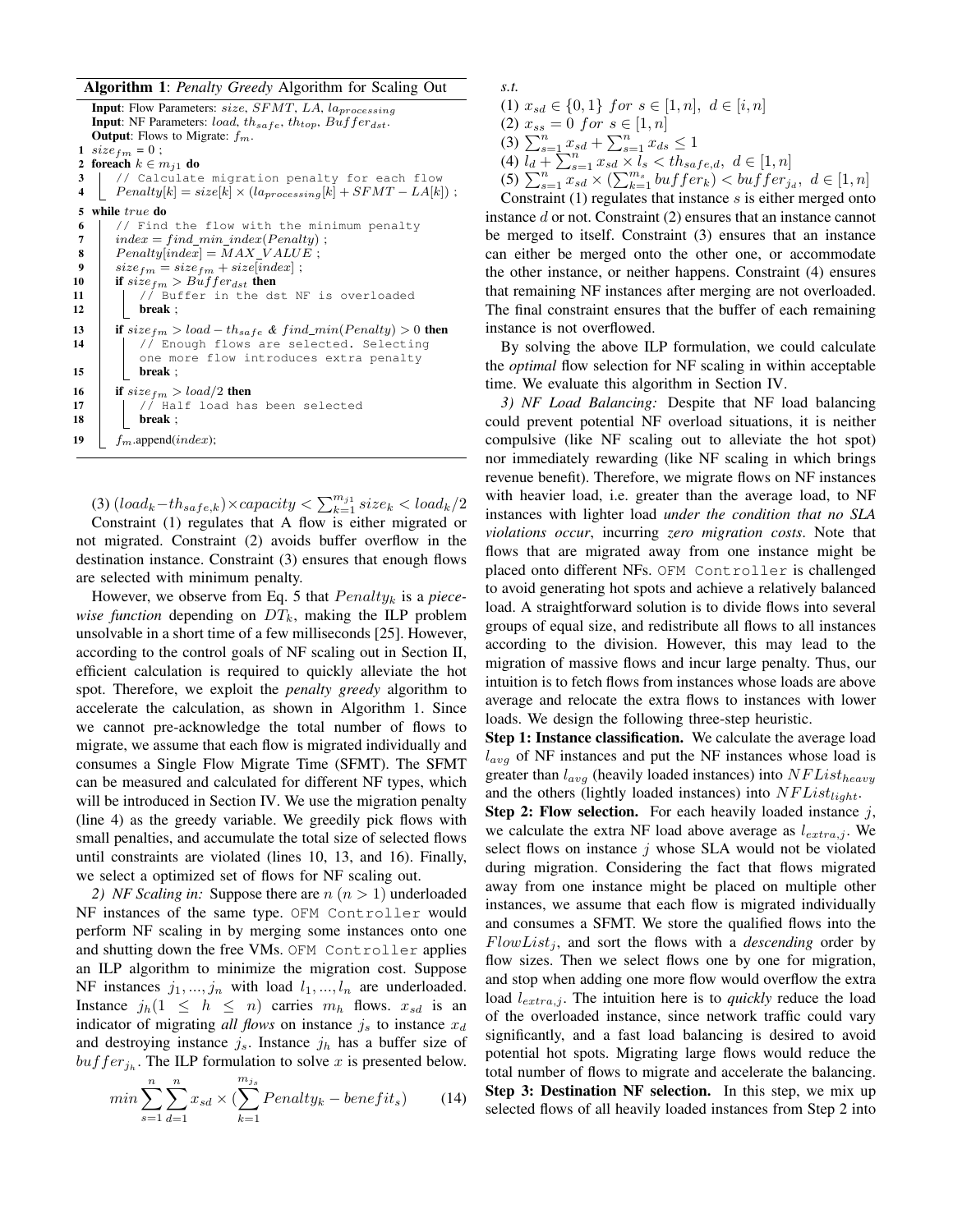

the final FlowList and split them onto light-loaded instances to achieve a balanced load. We fill up the processing load below average  $l_{below,j}$  of each lightly loaded instance with selected flows in FlowList using the *bin-packing algorithm*. Finally, some flows in  $FlowList$  might not be assigned to any destination instance. In this situation, these flows are placed back to the original NF instances.

Based on our evaluation in Section IV, the above three-step algorithm could quickly generate a migration plan to achieve relatively balanced load among NF instances.

## IV. IMPLEMENTATION AND EVALUATION

#### *A. Implementation*

We implemented the OFM Controller on top of the Floodlight [26] controller. Specifically, we maintain flow SLAs in a simple key-value storage data structure, and expose REST interfaces which can be used to dynamically append, modify, and delete SLAs. The *NF Status Collection* and *Flow Statistics Collection* modules collect NF loads and flow statistics through OpenFlow interfaces during runtime, which are utilized by the *Condition Detection* module to detect situations for NFV elasticity control. The *Buffer Cost Analysis* module calculates required buffer costs, and the *Migration Cost Analysis* module calculates migration costs for different situations. Then, the *Optimal Migration Calculation* module would calculate the optimized set of flows using algorithms presented in Section III. To solve the ILP formulation for NF scaling in situations, we use *lpsolve*, a Java based mixed integer linear programming (MILP) solver [27].

#### *B. Evaluation*

We evaluate OFM based on a testbed with several servers, each of which is equipped with two Intel $(R)$  Xeon $(R)$  E5-2690 v2 CPUs (3.00GHz, 10 physical cores), 256G RAM and two 10G NICs. The servers run Linux kernel 4.4.0-31. The topology for evaluation is depicted in Fig. 4. We use a server to run the OFM Controller, a server for Open vSwitch (OVS) [28], and the rest eight servers that are directly connected to the OVS server for eight NF instances of the same type. To avoid affecting performance, each software NF runs on bare metal without VM or Docker encapsulation.

For test traffic, we use a DPDK based packet generator that runs on the fifth server and is directly connected to the server carrying OVS. The generator sends and receives traffic to measure the forwarding latency. We use two types of traffic patterns including (1) *Real-world traffic trace*: we



Fig. 6: Relationship between migration time and flow number



Fig. 7: Latency of the OFM Controller querying counters

use the LBNL/ICSI enterprise trace [29], a typical traffic trace collected from real-world enterprise networks, whose flow size distribution and flow duration distribution are shown as Fig. 5, and (2) *Randomly generated traffic trace*, in which we create flows with random source and destination addresses. We configure the generator to create traffic according to the pattern type, flow number, and flow size.

We evaluate OFM with the following goals.

- Demonstrate the relationship between flow migration time and the number of flows to migrate. This justifies OFM's estimation of flow migration latency.
- Demonstrate that the OFM scaling out algorithm can find an optimized migration plan that effectively alleviates the hot spot within limited calculation time.
- Demonstrate that the OFM scaling in algorithm can find an optimal migration plan that brings the maximum migration benefit within acceptable calculation time.
- Demonstrate OFM load balancing algorithm's capability to effectively mitigate the load imbalance situation within limited calculation time.

*1) Flow Migration Time:* In this experiment, we examine the relationship between the flow migration time,  $la<sub>minoration</sub>$ and the number of flows to migrate,  $n$ . We start two NFs instances of the same type on two servers. We randomly generate and send a different number of flows into one of the NF instances to create initial flow states in it. Then we configure the OFM Controller to perform flow and state migration of all flows on this instance to the other free instance, and measure the migration time. We have tested three types of NFs including Prads [30], Bro [31], and IPtables [32]. Prads maintains the state of flow meta data, end-host operating system and service details. Bro maintains the connection information of TCP, UDP, and ICMP. IPtables tracks the 5 tuple, TCP state, security marks, etc. for all active flows. For each NF type, we vary the number of flows to migrate from 10 to 100, and randomly vary the flow rate. Evaluation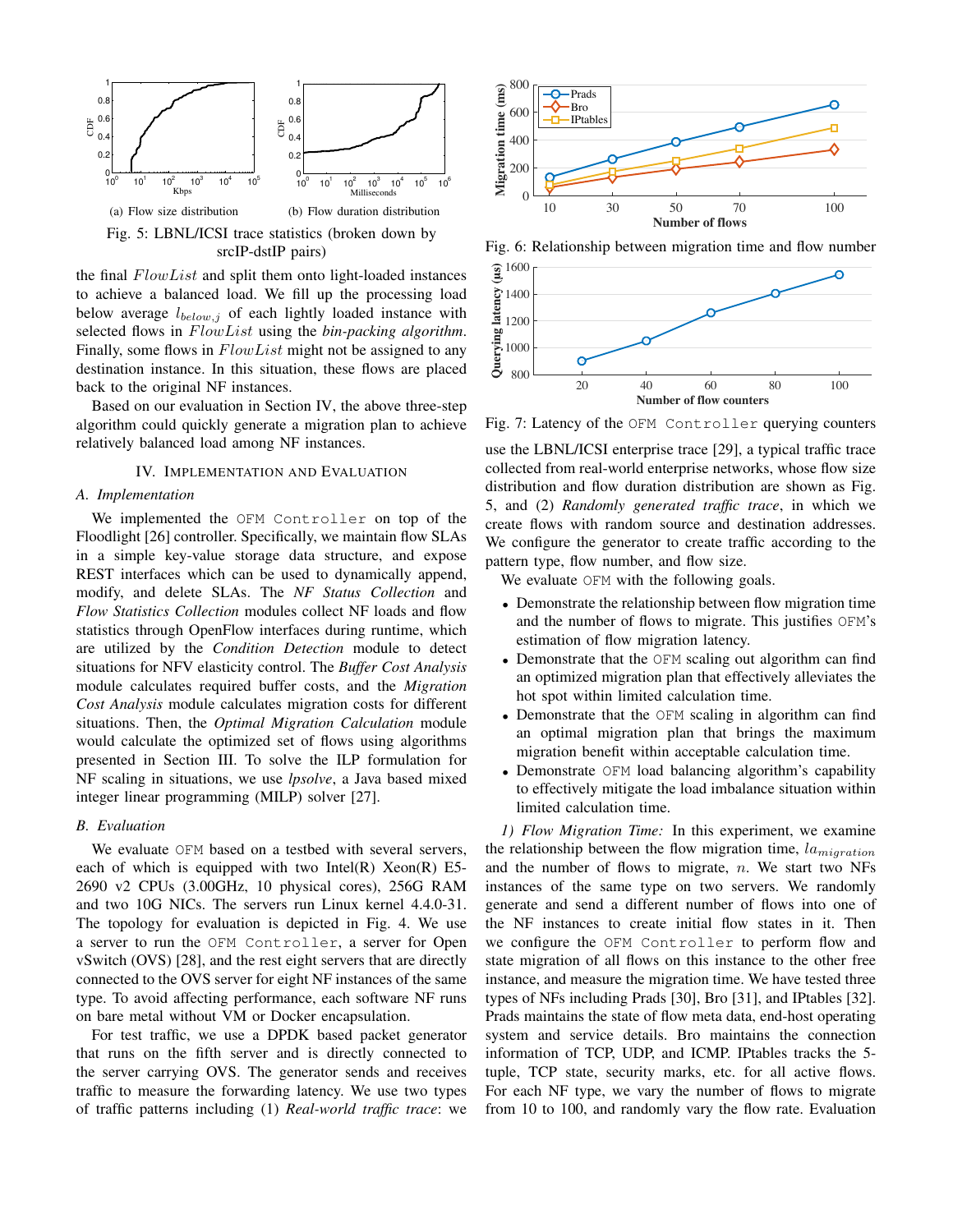

Fig. 8: Evaluation of the OFM NF scaling out algorithm

results are presented in Fig. 6, which reveals a linear positive correlation between the migration time and the number of flows to migration, regardless of the flow rate. Furthermore, we present the result of linear regression for each NF type.

- Prads:  $la_{migration} = 86.982 + 5.7892 \times n$ ,  $R^2 = 0.998$
- Bro:  $la<sub>majoration</sub> = 39.205 + 2.9545 \times n$ ,  $R<sup>2</sup> = 0.997$
- **IPtables:**  $la_{migration} = 32.595 + 4.5222 \times n$ ,  $R^2 = 0.998$

 $R^2$  is a measure of accuracy of fit with a value of 1 denoting a perfect fit. Above regression expressions demonstrate a strong linear correlation between the migration time and the number of flows to migrate and can be utilized to estimate the migration latency. Especially, we could use the regression expression to estimate the SFMT (by assigning  $n = 1$ ), which can be used for the scaling in and load balancing algorithms.

*2) Timeliness of* OFM*:* OFM collects flow statistics and calculates a migration plan during runtime. To ensure timeliness, statistics have to be gathered quickly and the algorithms should run efficiently. We enable the OFM Controller to query different numbers of flow counters from one underlying switch. As shown in Fig. 7, the OFM Controller could fetch 100 counters within 1.5 ms. Furthermore, as shown in the rest of this section, the entire control loop of statistics gathering and calculation could finish within 1 second, which demonstrates the timeliness and practicality of OFM.

*3) NF Scaling out Algorithm:* We evaluate the optimization effect and computation time of the NF scaling out algorithm using the Prads NF. We vary the number of flows from 10 to 100 and place them on one NF instance. In order to simulate NF overload situations and evaluate the optimization effect, we assume that the NF load l reaches 80% of the entire capacity, and set the  $th_{safe}$  as 75%, 70%, 65%, and 60%, respectively, indicating that 5%, 10%, 15%, and 20% flows (size-wise) need to be migrated to alleviate the NF overload situation. In order to quantify the migration cost, due to the lack of real world SLA settings for NFV networks, we set the SLAs of the flows by following the uniform random distribution in  $[0.5\times (SFMT + la_{processing}), 1.5\times (SFMT + la_{processing})].$ Above SLA configuration could ensure that some flow SLAs are violated during migration, and some are not.

We compare the OFM scaling out algorithm with three strawman solutions, including a *random* algorithm, a *sizegreedy* algorithm, and an *optimal* solution. The random algorithm randomly picks flows one by one until the total size of selected flows reaches the migration percentage. The size-greedy solution always picks the flow with the largest size and checks if both constraints (2) and (3) in Eq.13 are satisfied. If constraint (3) is satisfied (source instance is no longer overloaded) but constraint (2) is not (migration creates a new hotspot), it abandons the current selected flow and picks the next largest flow. The optimal solution exhaustively calculates the total size and migration cost of all possible flow combinations, and finds the combination, which covers enough flow size for migration with the minimal cost.

As shown in Fig. 8(a), the OFM scaling out algorithm could reduce the migration cost to a large extent compared with random and size-greedy algorithms, while suffering slightly higher cost compared with the optimal solution. However, Fig. 8(b) shows that the OFM algorithm consumes less than 0.1 ms computation time, while the optimal solution could run for around 10 seconds for 100 flows. The flow selection in OFM occupies only a tiny portion of the entire migration time, which demonstrates the efficiency of the algorithm. Note that the random algorithm takes a longer calculation time than the OFM algorithm, as we run the random algorithm 10 times and select the result with the minimum migration cost.

*4) NF Scaling in Algorithm:* OFM exploits ILP to calculate an optimal solution that could minimize the migration cost for NF scaling in situations. In order to evaluate the optimization effect, we set  $th_{bottom}$  as 10%, 15%, 20%, 25% and  $th_{safe}$ as 40%, 50%, 60%. Above thresholds could be dynamically configured by the operator during the runtime. We scatter flows from the LBNL/ICSI enterprise trace to NF instances to ensure that a certain number of NF instances are underloaded. We configure the SLA of the flows following the same uniform random distribution as in the NF scaling out experiment.

The performance of this approach depends almost fully on the ILP formulation and solving. The ILP performance is mainly influenced by the number of underloaded NF instances of the same type. We use the Prads NF to perform the evaluation. We compare NF scaling in algorithm in OFM with a random solution that randomly picks NF pairs to merge while assuring that the total NF load after merging does not exceed the  $th_{safe}$ . We present the results in Fig. 9 and 10. As shown in Fig. 9, the OFM solution could achieve a linear increase in the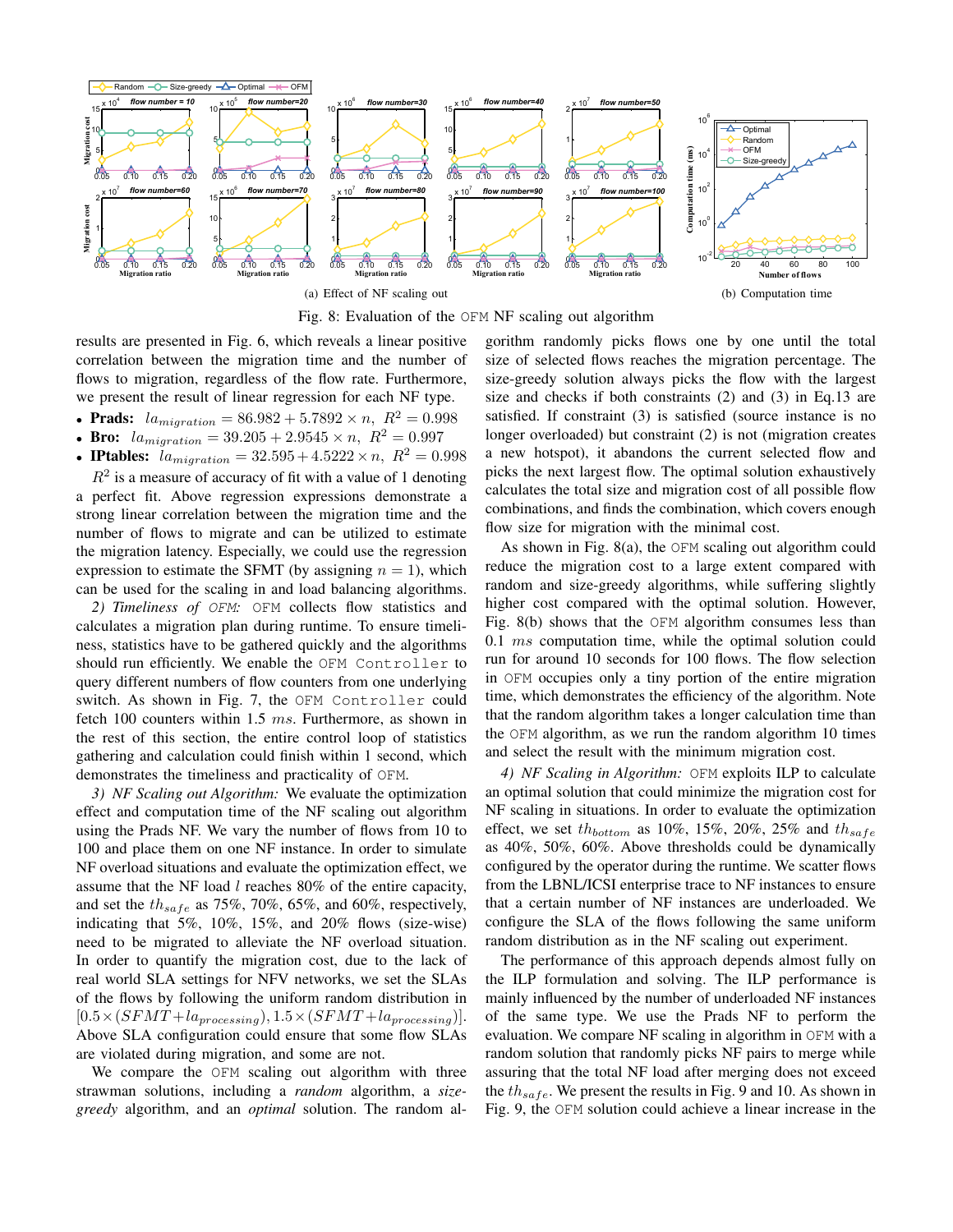

Fig. 9: Effect of OFM NF scaling in algorithm. We mark the  $(th_{bottom}, th_{safe})$  on the top-right corner of each figure.



Fig. 10: Computation time of OFM NF scaling in algorithm

migration benefit with the increase of the underloaded instance number and always outperforms the random solution largely in different cases. According to Fig. 10, the computation time of the OFM NF scaling in the algorithm is below 200  $ms$  when handling 10 to 50 underloaded instances, which is acceptable for real-world networks.

*5) NF Load Balancing Algorithm:* NF load balancing in OFM targets on reducing the load variance of NF instances belonging to the same NF type. Therefore, we vary the number of NF instances from 10 to 50, calculate the load variance of NF instances before  $(var_{before})$  and after  $(var_{after})$  the load balancing algorithm, and calculate the variance reduction  $ratio = var_{before}/var_{after}$ . We randomly arrange flows from the LBNL/ICSI enterprise trace on NF instances to ensure that no overload or underload situations happen.

We compare the NF load balancing algorithm in OFM with a *pairwise* solution that greedily pairs the overloaded and underloaded NF instances by sorting the load of NF instances and iteratively picking instances with the lowest and highest loads as pairs. It then redistributes flows between the two instances in each pair for load balancing. As shown in Fig. 11(a), the load variance of NF instances could be reduced by a factor of 1.5 to 2.5 by the OFM load balancing algorithm, which is 20% to 60% better than the *pairwise* solution. Besides, as illustrated in Fig. 11(b), the computation time of the OFM algorithm is well below 100  $\mu s$  for balancing 50 NF instances, which could quickly balance NF loads.

## V. RELATED WORK

Some research efforts [5], [12], [13], [14], [15] have addressed the necessity of state migration to support NFV



Fig. 11: Evaluation of OFM NF load balancing algorithm

elasticity control. Split/Merge [14] and OpenNF [5] rely on a centralized control plane to buffer states during migration, while enhanced OpenNF [12] and other efforts [13], [15] perform state and packet transfer directly among NF instances to improve scalability and performance. Above efforts mainly focus on *safe state* migration in NFV. In contrast, OFM addresses the challenge of *optimized flow* migration for NFV elasticity control. Murad et al. [33] proposed to extract state from NFs and store state in a data store layer, thus eliminating the necessity to migrate flows for NFV elasticity control. However, such a design could add to the NF processing latency by a maximum of 500  $\mu s$ , which might be unbearable for latency sensitive applications [16]. In comparison, OFM carefully considers the SLA requirements of flows and selects appropriate flows to migrate to reduce costs, which could support optimized NFV elasticity control.

A strawman solution for NFV elasticity control proposed in E2 [8] adopts a strategy of *migration avoidance*. Existing flows are still processed by the previously assigned NF instance, while new flows are differentially handled. In this way, no flow migration occurs for NFV elasticity control. For NF scaling out, we could simply instantiate a new NF instance and redirect new flows to it. For NF scaling in, we coalesce new flows on a few selected NFs and terminate other servers after all of their residual flows are served. For NF load balancing, we exploit consistent hashing to balance new flows. While the migration avoidance strategy introduces no migration penalty, it may still result in penalty during runtime. For NF scaling out, flows on existing NF instances may grow larger, which increases NF loads, degrades NF performance, and incurs SLA violations.